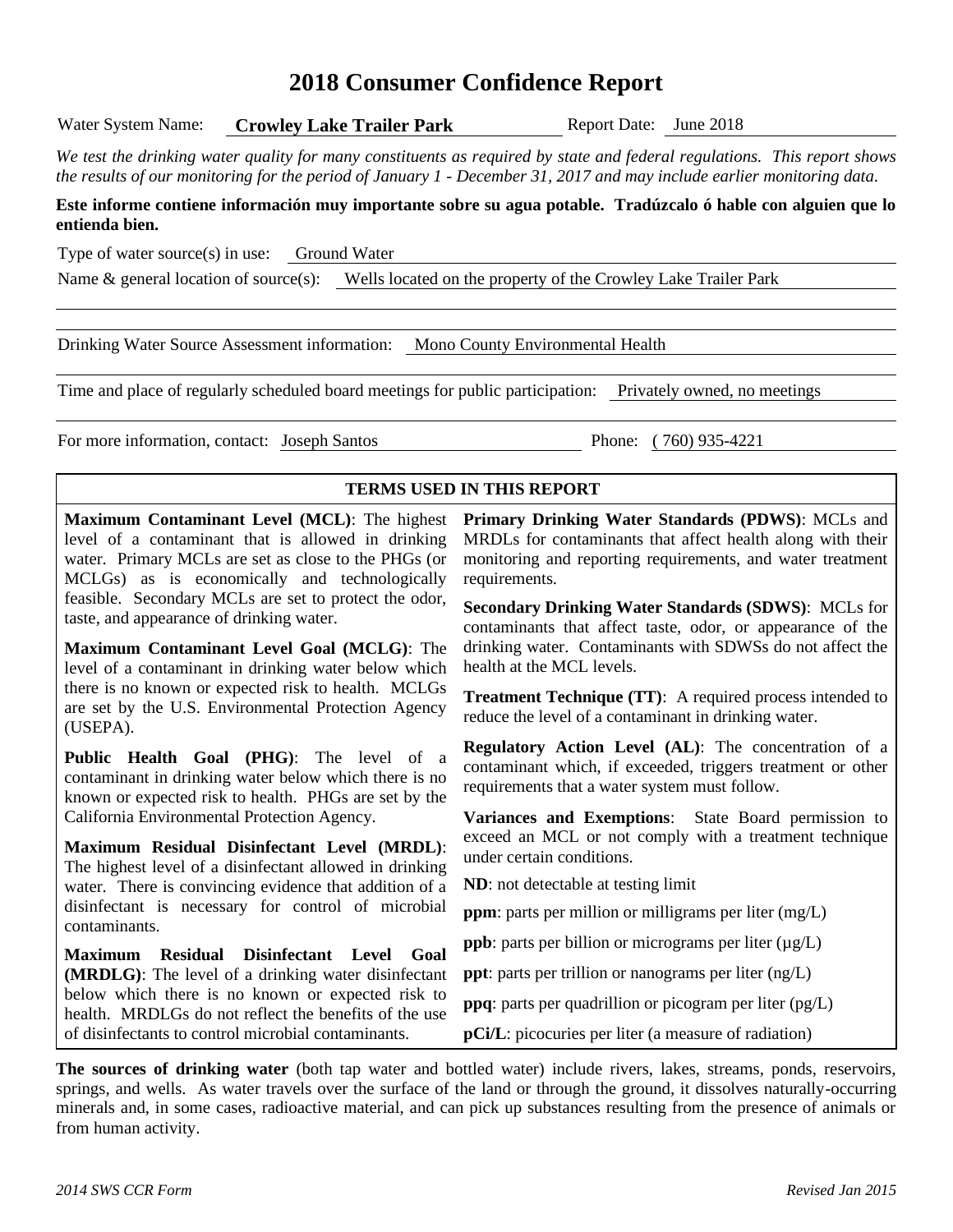#### **Contaminants that may be present in source water include:**

- *Microbial contaminants*, such as viruses and bacteria, that may come from sewage treatment plants, septic systems, agricultural livestock operations, and wildlife.
- *Inorganic contaminants*, such as salts and metals, that can be naturally-occurring or result from urban stormwater runoff, industrial or domestic wastewater discharges, oil and gas production, mining, or farming.
- *Pesticides and herbicides*, that may come from a variety of sources such as agriculture, urban stormwater runoff, and residential uses.
- *Organic chemical contaminants*, including synthetic and volatile organic chemicals, that are by-products of industrial processes and petroleum production, and can also come from gas stations, urban stormwater runoff, agricultural application, and septic systems.
- *Radioactive contaminants*, that can be naturally-occurring or be the result of oil and gas production and mining activities.

**In order to ensure that tap water is safe to drink**, the USEPA and the State Water Resources Control Board (State Board) prescribe regulations that limit the amount of certain contaminants in water provided by public water systems. State Board regulations also establish limits for contaminants in bottled water that provide the same protection for public health.

**Tables 1, 2, 3, 4, 5, 7, and 8 list all of the drinking water contaminants that were detected during the most recent sampling for the constituent**. The presence of these contaminants in the water does not necessarily indicate that the water poses a health risk. The State Board allows us to monitor for certain contaminants less than once per year because the concentrations of these contaminants do not change frequently. Some of the data, though representative of the water quality, are more than one year old.

| TABLE 1 - SAMPLING RESULTS SHOWING THE DETECTION OF COLIFORM BACTERIA                     |                                        |                                |                                                           |                                                                                                                                 |            |                                                           |                                                                                                                                           |                              |
|-------------------------------------------------------------------------------------------|----------------------------------------|--------------------------------|-----------------------------------------------------------|---------------------------------------------------------------------------------------------------------------------------------|------------|-----------------------------------------------------------|-------------------------------------------------------------------------------------------------------------------------------------------|------------------------------|
| Microbiological<br><b>Contaminants</b><br>(complete if bacteria detected)                 | Highest No.<br>of<br><b>Detections</b> | No. of months in<br>violation  |                                                           | <b>MCL</b>                                                                                                                      |            | <b>MCLG</b>                                               | <b>Typical Source of Bacteria</b>                                                                                                         |                              |
| <b>Total Coliform Bacteria</b>                                                            | (In a mo.)                             | $\Omega$                       |                                                           | More than 1 sample in a<br>month with a detection                                                                               |            | $\Omega$                                                  | Naturally present in the<br>environment                                                                                                   |                              |
| Fecal Coliform or E. coli                                                                 | (In the year)                          | $\Omega$                       |                                                           | A routine sample and a<br>repeat sample detect<br>total coliform and either<br>sample also detects fecal<br>coliform or E. coli |            |                                                           | $\theta$                                                                                                                                  | Human and animal fecal waste |
|                                                                                           |                                        |                                |                                                           |                                                                                                                                 |            |                                                           | TABLE 2 - SAMPLING RESULTS SHOWING THE DETECTION OF LEAD AND COPPER                                                                       |                              |
| <b>Lead and Copper</b><br>(complete if lead or copper<br>detected in the last sample set) | <b>Sample</b><br><b>Date</b>           | No. of<br>samples<br>collected | 90 <sup>th</sup><br>percentile<br>level<br>$\rm detected$ | No. sites<br>exceeding<br>AL                                                                                                    | AI         | <b>PHG</b>                                                | <b>Typical Source of Contaminant</b>                                                                                                      |                              |
| Lead (ppb)                                                                                | 4/19/18                                | 10                             | .0081<br>mg/1                                             | 1                                                                                                                               | 15         | 0.2                                                       | Internal corrosion of household<br>water plumbing systems;<br>discharges from industrial<br>manufacturers; erosion of natural<br>deposits |                              |
| Copper (ppm)                                                                              | 4/19/18                                | 10                             | .079<br>mg/1                                              | $\mathbf{1}$                                                                                                                    | 1.3        | 0.3                                                       | Internal corrosion of household<br>plumbing systems; erosion of<br>natural deposits; leaching from<br>wood preservatives                  |                              |
|                                                                                           |                                        |                                |                                                           |                                                                                                                                 |            | <b>TABLE 3 - SAMPLING RESULTS FOR SODIUM AND HARDNESS</b> |                                                                                                                                           |                              |
| <b>Chemical or Constituent</b><br>(and reporting units)                                   | <b>Sample</b><br>Date                  | Level<br><b>Detected</b>       |                                                           | <b>Range of</b><br><b>Detections</b>                                                                                            | <b>MCL</b> | <b>PHG</b><br>(MCLG)                                      | <b>Typical Source of Contaminant</b>                                                                                                      |                              |
| Sodium (ppm)                                                                              | 5/14                                   | $2.6$ mg/l                     |                                                           | $1.0$ mg/l                                                                                                                      | none       | none                                                      | Salt present in the water and is<br>generally naturally occurring                                                                         |                              |
| Hardness (ppm)                                                                            | 5/14                                   | $14$ mg/l                      |                                                           | $3.0$ mg/l                                                                                                                      | none       | none                                                      | Sum of polyvalent cations present<br>in the water, generally magnesium<br>and calcium, and are usually<br>naturally occurring             |                              |

**\****Any violation of an MCL or AL is asterisked. Additional information regarding the violation is provided later in this report.*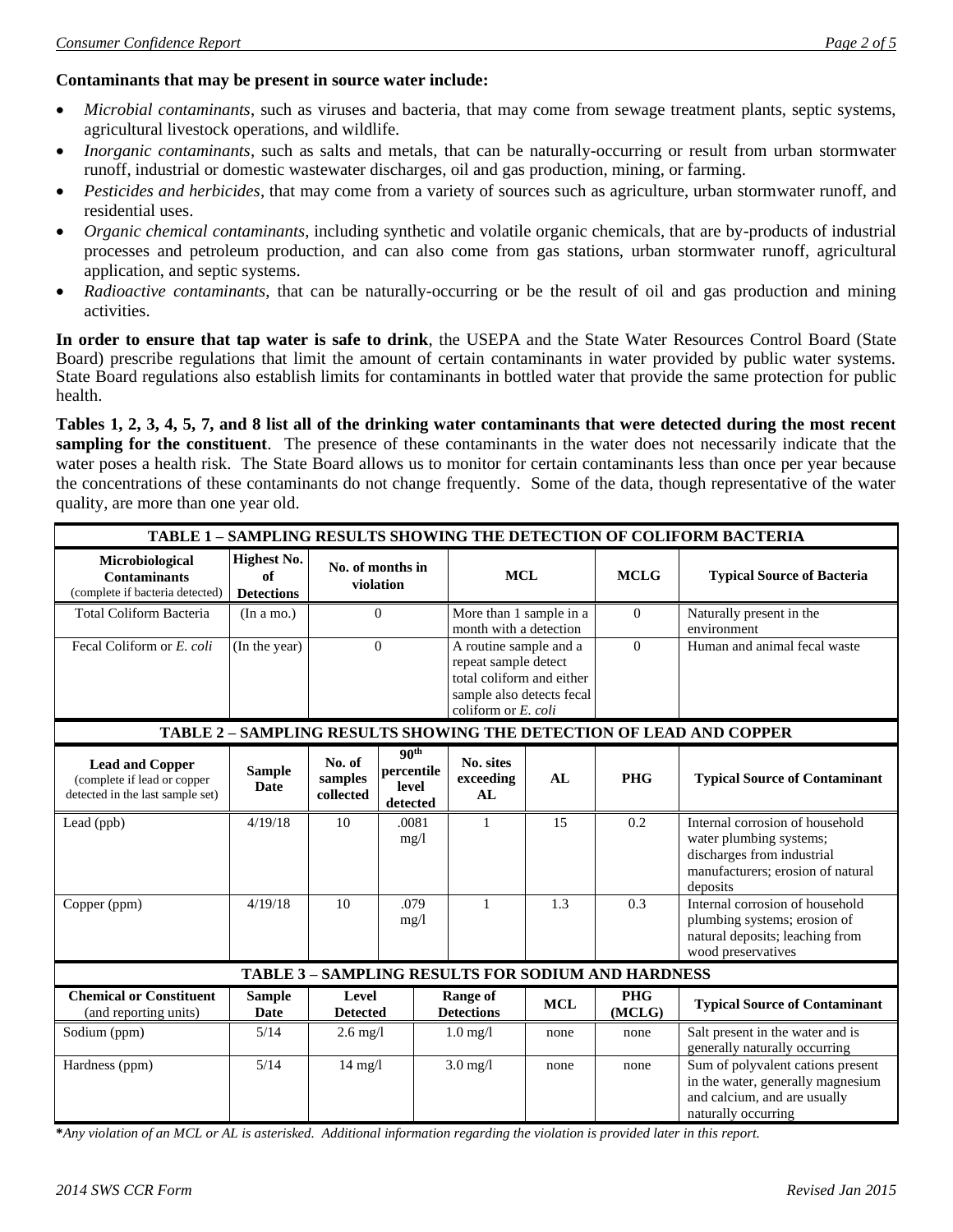| TABLE 4 – DETECTION OF CONTAMINANTS WITH A PRIMARY DRINKING WATER STANDARD |                                                                              |                          |                                      |                           |                                 |                                      |  |  |
|----------------------------------------------------------------------------|------------------------------------------------------------------------------|--------------------------|--------------------------------------|---------------------------|---------------------------------|--------------------------------------|--|--|
| <b>Chemical or Constituent</b><br>(and reporting units)                    | <b>Sample</b><br>Date                                                        | Level<br><b>Detected</b> | <b>Range of</b><br><b>Detections</b> | <b>MCL</b><br>[MRDL]      | <b>PHG</b><br>(MCLG)<br>[MRDLG] | <b>Typical Source of Contaminant</b> |  |  |
| none                                                                       |                                                                              |                          |                                      |                           |                                 |                                      |  |  |
|                                                                            |                                                                              |                          |                                      |                           |                                 |                                      |  |  |
|                                                                            |                                                                              |                          |                                      |                           |                                 |                                      |  |  |
|                                                                            | TABLE 5 - DETECTION OF CONTAMINANTS WITH A SECONDARY DRINKING WATER STANDARD |                          |                                      |                           |                                 |                                      |  |  |
| <b>Chemical or Constituent</b><br>(and reporting units)                    | <b>Sample</b><br>Date                                                        | Level<br><b>Detected</b> | <b>Range of</b><br><b>Detections</b> | <b>MCL</b>                | <b>PHG</b><br>(MCLG)            | <b>Typical Source of Contaminant</b> |  |  |
| none                                                                       |                                                                              |                          |                                      |                           |                                 |                                      |  |  |
|                                                                            |                                                                              |                          |                                      |                           |                                 |                                      |  |  |
|                                                                            |                                                                              |                          |                                      |                           |                                 |                                      |  |  |
| TABLE 6 - DETECTION OF UNREGULATED CONTAMINANTS                            |                                                                              |                          |                                      |                           |                                 |                                      |  |  |
| <b>Chemical or Constituent</b><br>(and reporting units)                    | <b>Sample</b><br>Date                                                        | Level<br><b>Detected</b> | Range of<br><b>Detections</b>        | <b>Notification Level</b> |                                 | <b>Health Effects Language</b>       |  |  |
| none                                                                       |                                                                              |                          |                                      |                           |                                 |                                      |  |  |
|                                                                            |                                                                              |                          |                                      |                           |                                 |                                      |  |  |

**\****Any violation of an MCL, MRDL, or TT is asterisked. Additional information regarding the violation is provided later in this report.*

#### **Additional General Information on Drinking Water**

Drinking water, including bottled water, may reasonably be expected to contain at least small amounts of some contaminants. The presence of contaminants does not necessarily indicate that the water poses a health risk. More information about contaminants and potential health effects can be obtained by calling the USEPA's Safe Drinking Water Hotline (1-800-426-4791).

Some people may be more vulnerable to contaminants in drinking water than the general population. Immunocompromised persons such as persons with cancer undergoing chemotherapy, persons who have undergone organ transplants, people with HIV/AIDS or other immune system disorders, some elderly, and infants can be particularly at risk from infections. These people should seek advice about drinking water from their health care providers. USEPA/Centers for Disease Control (CDC) guidelines on appropriate means to lessen the risk of infection by *Cryptosporidium* and other microbial contaminants are available from the Safe Drinking Water Hotline (1-800-426-4791).

Lead-Specific Language for Community Water Systems: If present, elevated levels of lead can cause serious health problems, especially for pregnant women and young children. Lead in drinking water is primarily from materials and components associated with service lines and home plumbing. Crowley Lake Trailer Park] is responsible for providing high quality drinking water, but cannot control the variety of materials used in plumbing components. When your water has been sitting for several hours, you can minimize the potential for lead exposure by flushing your tap for 30 seconds to 2 minutes before using water for drinking or cooking. If you are concerned about lead in your water, you may wish to have your water tested. Information on lead in drinking water, testing methods, and steps you can take to minimize exposure is available from the Safe Drinking Water Hotline or at [http://www.epa.gov/safewater/lead.](http://www.epa.gov/safewater/lead)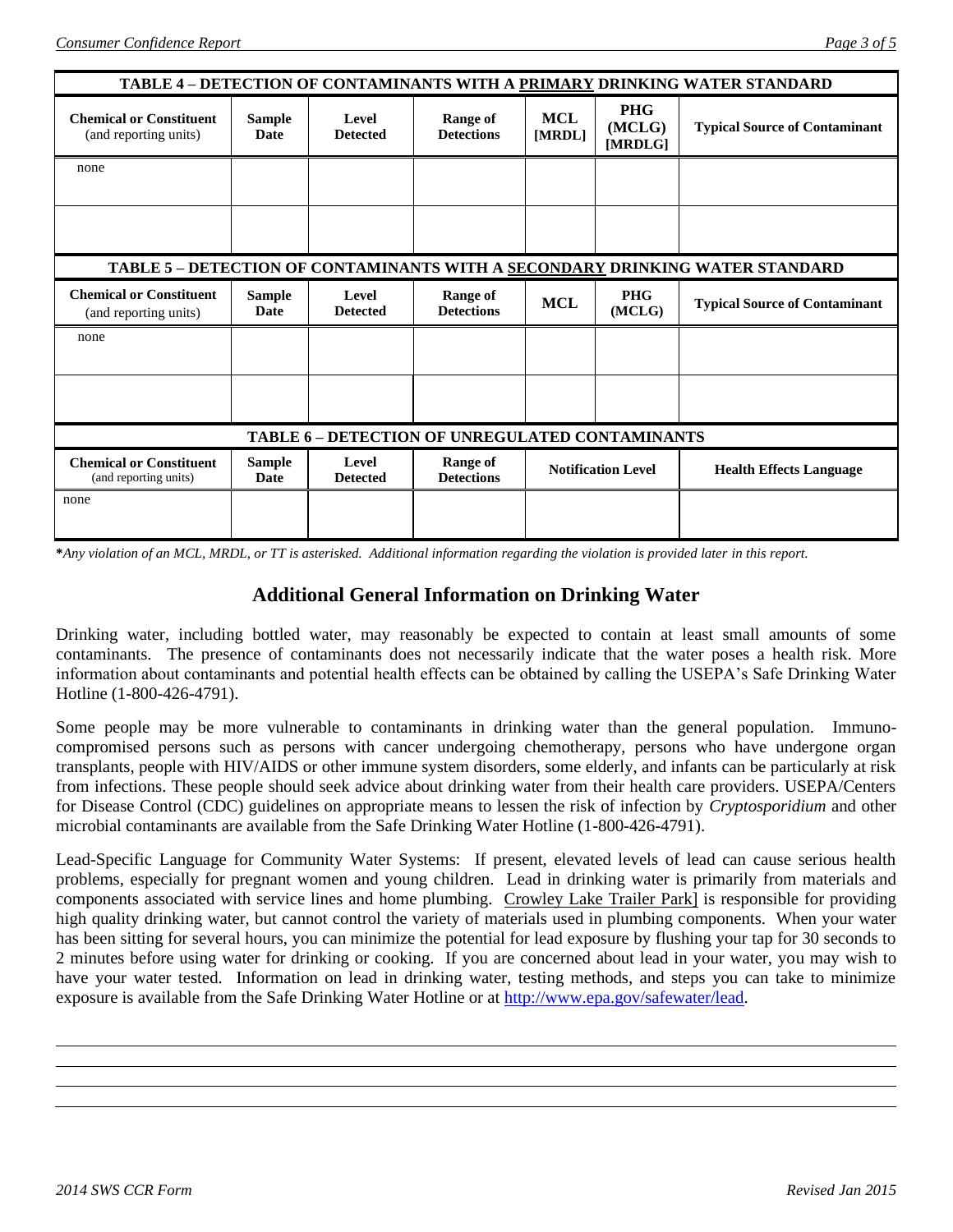# **Summary Information for Violation of a MCL, MRDL, AL, TT, or Monitoring and Reporting Requirement**

| VIOLATION OF A MCL, MRDL, AL, TT, OR MONITORING AND REPORTING REQUIREMENT |                    |                                   |  |  |  |  |  |
|---------------------------------------------------------------------------|--------------------|-----------------------------------|--|--|--|--|--|
| <b>Violation</b>                                                          | <b>Explanation</b> | <b>Health Effects</b><br>Language |  |  |  |  |  |
|                                                                           |                    |                                   |  |  |  |  |  |
|                                                                           |                    |                                   |  |  |  |  |  |
|                                                                           |                    |                                   |  |  |  |  |  |
|                                                                           |                    |                                   |  |  |  |  |  |

### **For Water Systems Providing Ground Water as a Source of Drinking Water**

| <b>TABLE 7 - SAMPLING RESULTS SHOWING</b><br><b>FECAL INDICATOR-POSITIVE GROUND WATER SOURCE SAMPLES</b>                                                                                                                                               |          |              |          |     |                              |  |  |  |
|--------------------------------------------------------------------------------------------------------------------------------------------------------------------------------------------------------------------------------------------------------|----------|--------------|----------|-----|------------------------------|--|--|--|
| <b>PHG</b><br><b>Microbiological Contaminants</b><br>Total No. of<br><b>MCL</b><br><b>Sample</b><br>(MCLG)<br><b>Typical Source of Contaminant</b><br>[MRDL]<br><b>Dates</b><br><b>Detections</b><br>(complete if fecal-indicator detected)<br>[MRDLG] |          |              |          |     |                              |  |  |  |
| E. coli                                                                                                                                                                                                                                                | 0        | Once a month | $\Omega$ | (0) | Human and animal fecal waste |  |  |  |
| Enterococci                                                                                                                                                                                                                                            | $\theta$ | Once a month | TT       | n/a | Human and animal fecal waste |  |  |  |
| Coliphage                                                                                                                                                                                                                                              | $\theta$ | Once a month | TT       | n/a | Human and animal fecal waste |  |  |  |

## **Summary Information for Fecal Indicator-Positive Ground Water Source Samples, Uncorrected Significant Deficiencies, or Ground Water TT**

| SPECIAL NOTICE OF FECAL INDICATOR-POSITIVE GROUND WATER SOURCE SAMPLE |                                     |                 |                                                         |                                   |  |  |  |
|-----------------------------------------------------------------------|-------------------------------------|-----------------|---------------------------------------------------------|-----------------------------------|--|--|--|
|                                                                       |                                     |                 |                                                         |                                   |  |  |  |
|                                                                       |                                     |                 |                                                         |                                   |  |  |  |
|                                                                       |                                     |                 |                                                         |                                   |  |  |  |
|                                                                       |                                     |                 |                                                         |                                   |  |  |  |
|                                                                       |                                     |                 |                                                         |                                   |  |  |  |
|                                                                       |                                     |                 | SPECIAL NOTICE FOR UNCORRECTED SIGNIFICANT DEFICIENCIES |                                   |  |  |  |
|                                                                       |                                     |                 |                                                         |                                   |  |  |  |
|                                                                       |                                     |                 |                                                         |                                   |  |  |  |
|                                                                       |                                     |                 |                                                         |                                   |  |  |  |
|                                                                       |                                     |                 |                                                         |                                   |  |  |  |
|                                                                       |                                     |                 |                                                         |                                   |  |  |  |
|                                                                       | <b>VIOLATION OF GROUND WATER TT</b> |                 |                                                         |                                   |  |  |  |
| <b>TT Violation</b>                                                   | <b>Explanation</b>                  | <b>Duration</b> | <b>Actions Taken to Correct</b><br>the Violation        | <b>Health Effects</b><br>Language |  |  |  |
|                                                                       |                                     |                 |                                                         |                                   |  |  |  |
|                                                                       |                                     |                 |                                                         |                                   |  |  |  |
|                                                                       |                                     |                 |                                                         |                                   |  |  |  |
|                                                                       |                                     |                 |                                                         |                                   |  |  |  |